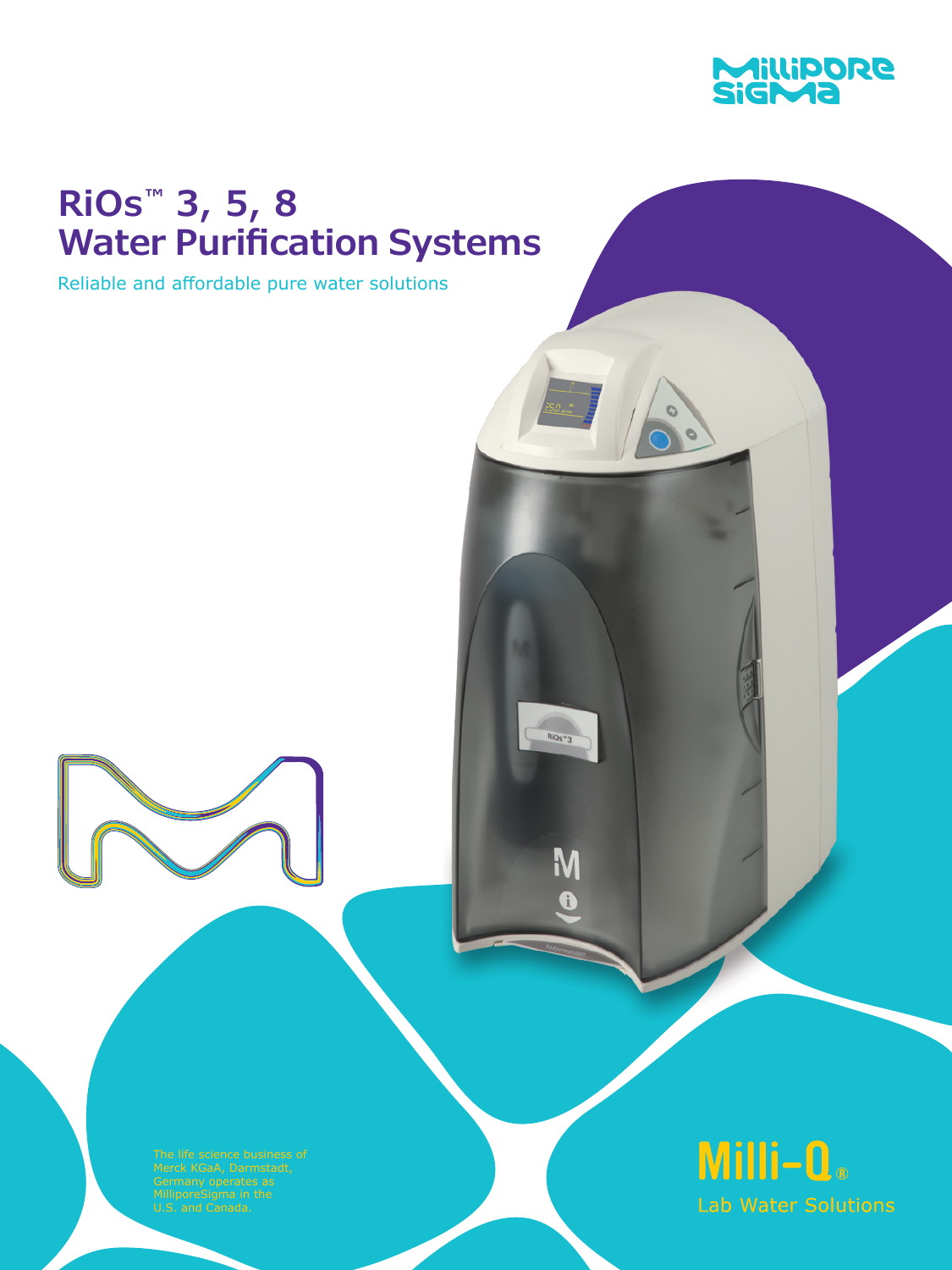### **Reliable and affordable pure water solutions**

| Your water purification needs                                                        | Our solution: The RiOs <sup>™</sup> water purification systems                                                                                                                                        |
|--------------------------------------------------------------------------------------|-------------------------------------------------------------------------------------------------------------------------------------------------------------------------------------------------------|
| Reliable, affordable laboratory grade water                                          | Our RiOs™ systems produce reliable, affordable Type III<br>pure water for a variety of laboratory applications, thanks to<br>high performance reverse osmosis (RO) membranes.                         |
| Pure water for general laboratory use                                                | RiOs™ system pure water is suitable for a <b>variety of needs</b> ,<br>including manual cleaning and rinsing, and buffer and<br>reagent preparation.                                                  |
| Pure water to feed ultrapure water<br>purification systems or other<br>lab equipment | Water from RiOs <sup>™</sup> systems can also be used as feed water<br>for ultrapure water systems (e.g., Synergy® systems), as<br>well as feed to humidifiers, autoclaves, and glassware<br>washers. |
| Flow rates adapted to your daily usage                                               | Systems in the RiOs™ range provide 3, 5, or 8 liters of<br>pure water per hour.                                                                                                                       |
| A choice of adequate storage volumes                                                 | RiOs™ systems come either with an integrated 6-liter<br>reservoir (RiOs™ 3) or an external reservoir (30 L or 60 L).                                                                                  |
| Compact design for the most efficient<br>use of your lab space                       | A small footprint makes it easy to install the RiOs™ water<br>purification units wherever you want in your lab.                                                                                       |
| Easily accessible information on system<br>operation                                 | The user-friendly display provides system status at a<br>glance; the concise Quick Reference Guide is a handy<br>guide for daily operation.                                                           |
| Simple self-maintenance                                                              | The single SmartPak® RO cartridge (with integrated RO<br>membrane) enables easy and rapid replacement.                                                                                                |

## **RiOs™ systems water purification pathway**

- 1. Booster Pump
- 2. Inlet Solenoid Valve
- 3. SmartPak® RO
- 4. RO Reject Solenoid Valve
- 5. RO Reject Capillary
- 6. Check Valve and RO Permeate Conductivity Cell
- 7. Reservoir (6 L built-in or 30 L/60 L external reservoir)

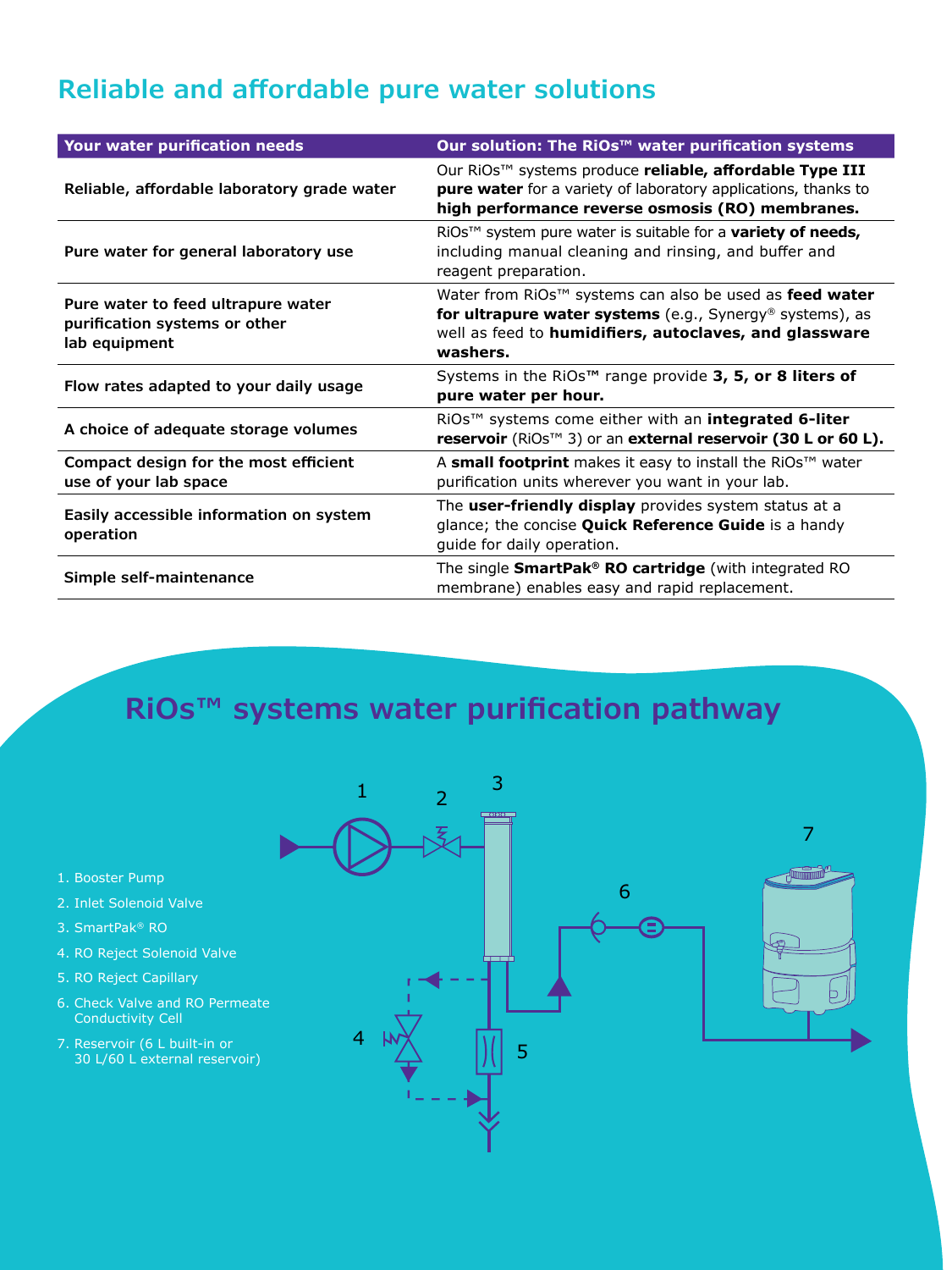### **Choose the pure water solution that's right for you**

#### **Reliable, affordable pure water**

Designed to produce reliable, affordable pure water, RiOs™ systems are a perfect solution for Type III laboratory-grade water needs. Select the RiOs™ system that best matches your daily water volume needs: the range includes models that produce 3, 5 or 8 liters of pure water per hour. Pure water is stored conveniently either in an integrated 6-liter reservoir for the RiOs™ 3 system, or in external 30 L or 60 L reservoirs for the RiOs™ 5 and RiOs™ 8 models.

#### **Feed water for ultrapure water systems and other lab equipment**

RiOs™ systems provide an ideal source of pure water for use as feed to ultrapure water purification systems, such as our Synergy® systems. A mere 80-centimeter (32-inch) space suffices to hold the two systems, and you'll have access to both Type III and Type I (18.2 MΩ·cm) water on demand! When connected to an external reservoir, RiOs<sup>™</sup> systems can also supply pure water to feed other laboratory equipment, including humidifiers, autoclaves, and glassware washers.

#### **Pure water for general, non-critical lab applications**

Type III water from RiOs™ systems is suitable for all your manual cleaning and rinsing needs, as well as for buffer and reagent preparation; and for use in water baths.

### **Benefit from compact, user-friendly design**

#### **Optimized lab space**

With their small footprint and robust design, RiOs™ water purification units can be installed wherever you need pure water in your lab, on the benchtop, or on the wall.\*

\* RiOs™ 5 and RiOs™ 8 systems are designed for use with a 30 L or 60 L external reservoir.





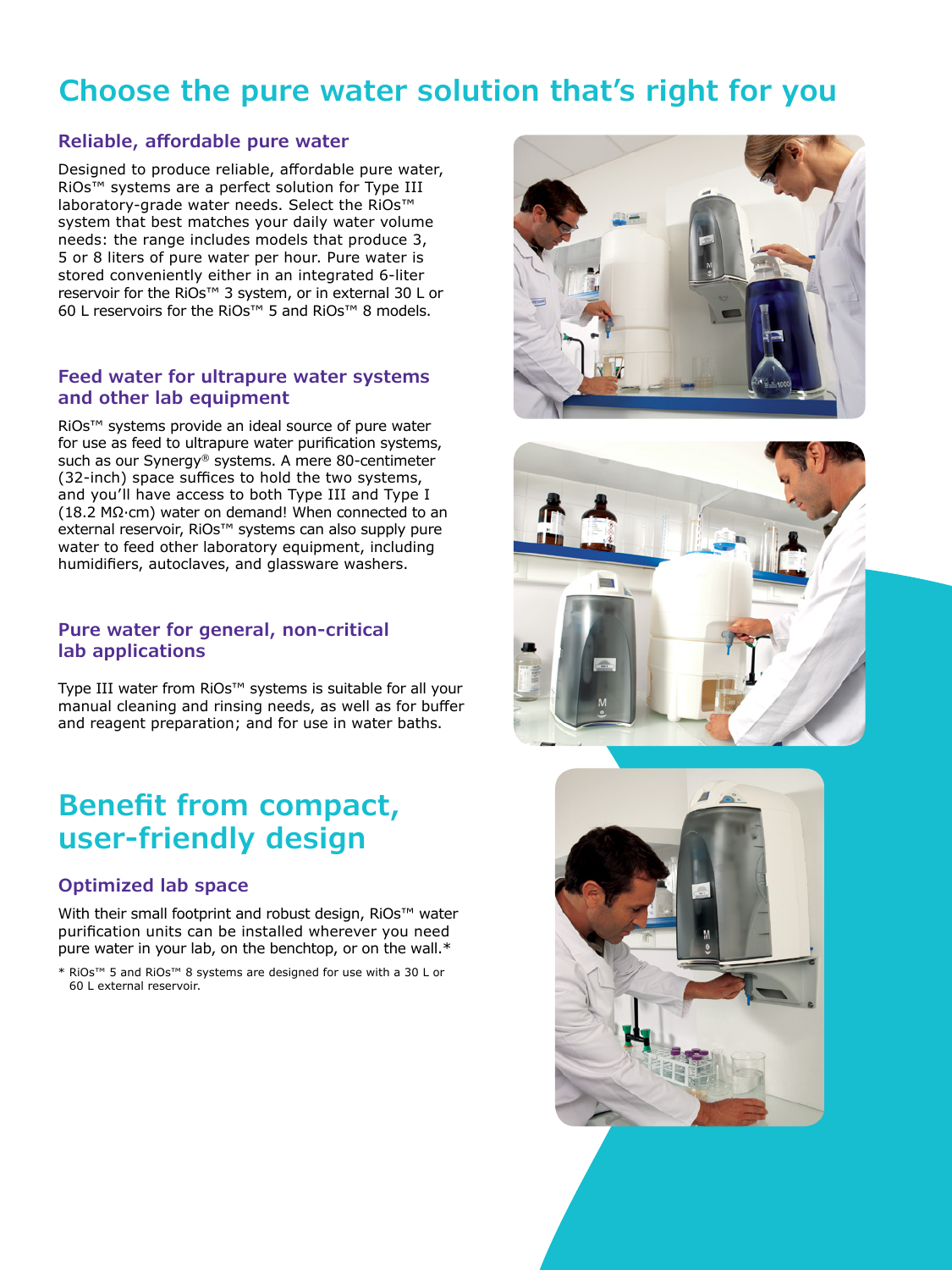## **MilliporeSigma offers more than water**

#### **Easy installation**

RiOs™ systems are designed for easy installation: just connect the system to a tap water supply, plug it in, and insert the SmartPak® RO cartridge. If your configuration includes a 30- or 60-liter reservoir, follow the simple setup procedures, and your system will be ready to use! Just open the tank outlet valve to dispense pure water ― the integrated 6 L reservoir or external 30/60 L reservoirs store your RO water in optimal condition ready for use when you need it.

#### **Just the information you need**

The intuitive color graphic display shows key system parameters at a glance, enabling easy water quality and maintenance warning monitoring. Additional information on system operation and maintenance is provided by the Quick Reference Guide and User Manual stored on the water production unit.

#### **User-friendly maintenance**

The single SmartPak® purification cartridge with integrated RO membrane protection simplifies maintenance to a quick pack change. You will receive an automatic notification on the RiOs™ system when it's time to change the cartridge, which is easily done in a couple of minutes.

#### **Milli-Q® Services Plans**

To optimize the performance and lifetime of your water purification system, we offer a complete portfolio of service plans, ranging from a single annual checkup to full system coverage. For more information, please check with your MilliporeSigma applications specialist or visit our website:

**EMDMillipore.com/Milli-QServices**





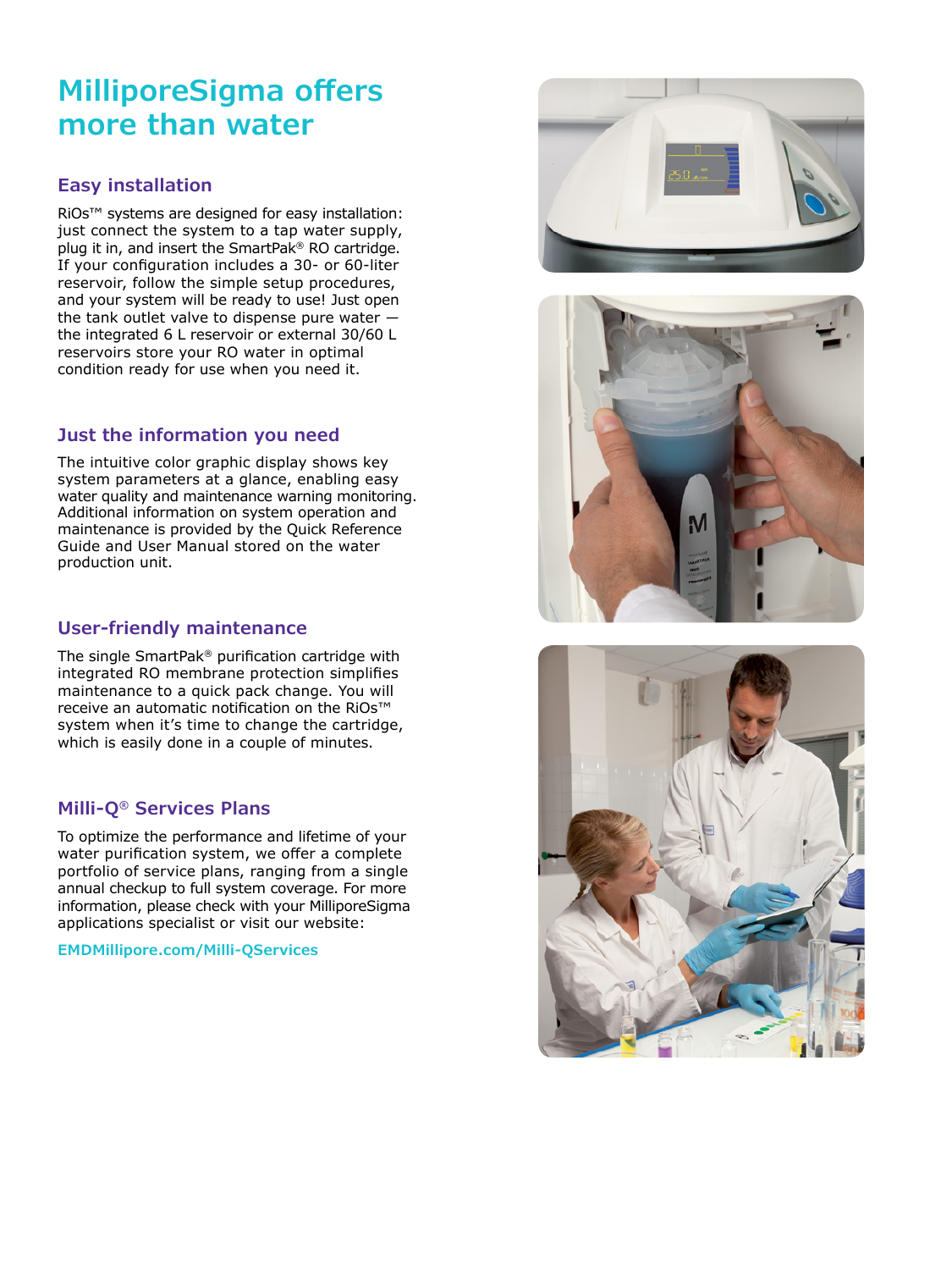#### **Specifications**

| <b>Opedintations</b>                  |                                 |
|---------------------------------------|---------------------------------|
| Pure (Type III) Product Water Quality | <b>RiOs<sup>™</sup> Systems</b> |
| Ionic content                         | >96% rejected typically         |
| Organics & Particulates               | >99% rejected typically         |
| Production flow rate                  | 3, 5, 8 L/h @ 15 °C ± 15%       |
|                                       |                                 |

#### **System Information**

| <b>Dimensions</b><br>$(H \times W \times D)$ mm             | 500 x 290 x 330 mm<br>$(19.7 \times 11.4 \times 13 \text{ in})$ |
|-------------------------------------------------------------|-----------------------------------------------------------------|
| Net weight<br>(RiOs <sup>™</sup> 3 system)                  | 7 kg (15.4 lb)                                                  |
| Net weight<br>(RiOs <sup>™</sup> 5, 8 systems)              | 6 kg (13.2 lb)                                                  |
| <b>Operating weight</b><br>(RiOs <sup>™</sup> 3 system)     | 14.9 kg (32.8 lb)                                               |
| <b>Operating weight</b><br>(RiOs <sup>™</sup> 5, 8 systems) | 8.9 kg (19.6 lb)                                                |
| Built-in reservoir volume                                   | 6 L (1.6 gal)                                                   |
| <b>Electrical feed voltage</b>                              | $100 - 250$ V $\pm 10\%$                                        |
| <b>Electrical feed frequency</b>                            | 50-60 Hz $\pm$ 10%                                              |
| Tap (feed) water connection                                 | $1/2$ " Gaz M                                                   |
| Tap (feed) water pressure                                   | $0.5$ to 6 bar                                                  |